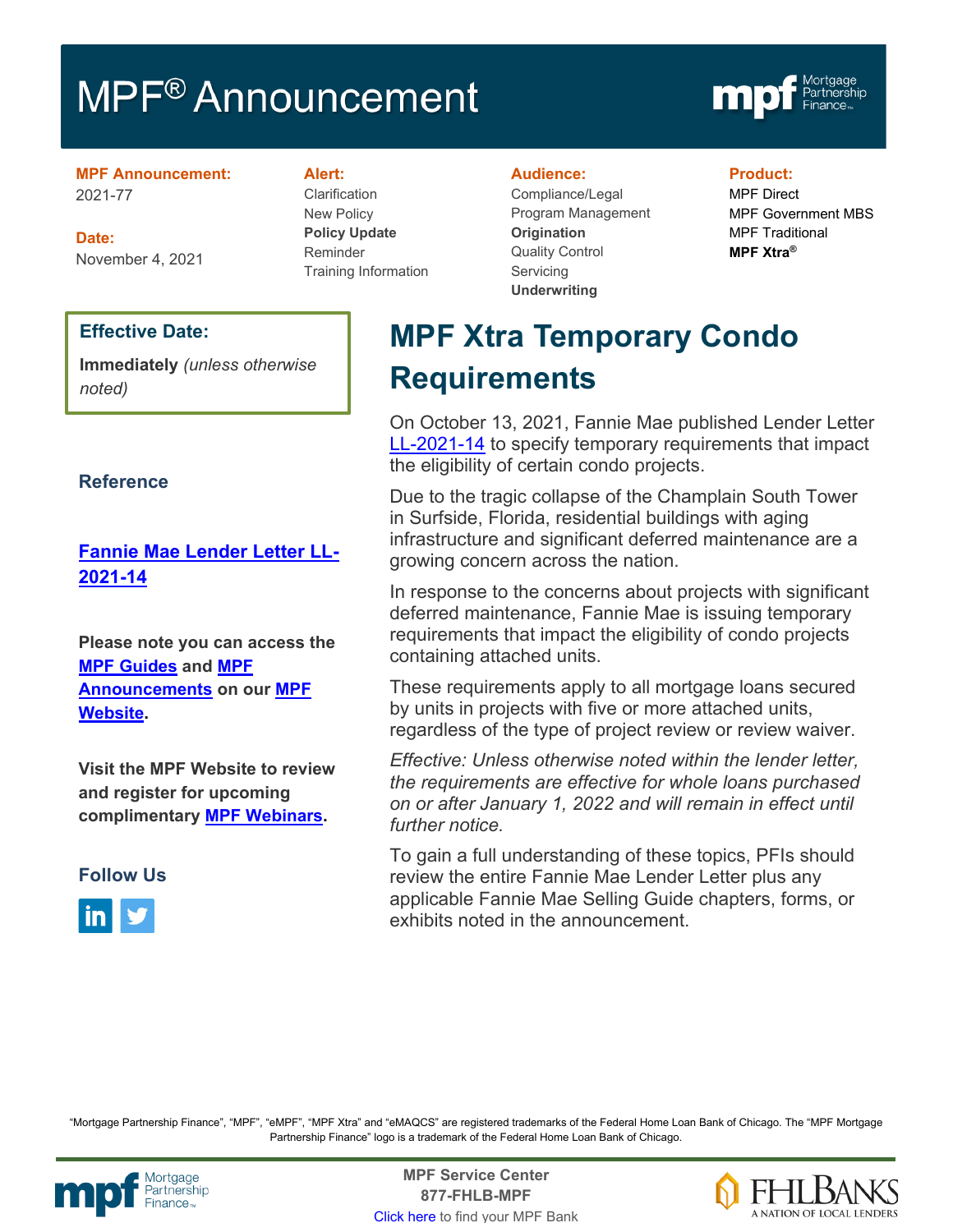

# Lender Letter (LL-2021-14)

Oct.13, 2021

# **To: All Fannie Mae Single-Family Sellers Temporary Requirements for Condo and Co-op Projects**

Our condo and co-op project standards policies are designed to support the ongoing viability of condo and co-op projects. In the wake of the tragic collapse of the Champlain South Tower in Surfside, Florida, residential buildings with aging infrastructure and significant deferred maintenance are a growing concern across the nation. This concern is expected to increase over the next decade as the majority of residential condo and co-op buildings were built more than twenty years ago. Lenders and other industry stakeholders have asked for clear guidance on how to manage emerging risk related to residential projects.

In response to the concerns about projects with significant deferred maintenance, we are issuing temporary requirements that impact the eligibility of condo and co-op projects containing attached units. These requirements apply to all loans secured by units in projects with five or more attached units, regardless of the type of project review or review waiver.

Effective: Unless otherwise noted below, these requirements are effective for whole loans purchased on or after Jan. 1, 2022 and for loans delivered into MBS pools with issue dates on or after Jan. 1, 2022 and will remain in effect until further notice.

# Significant deferred maintenance and unsafe conditions

Loans secured by units in condo and co-op projects with significant deferred maintenance or in projects that have received a directive from a regulatory authority or inspection agency to make repairs due to unsafe conditions are not eligible for purchase. These projects will remain ineligible until the required repairs have been made and documented. Acceptable documentation may include a satisfactory engineering or inspection report, certificate of occupancy, or other substantially similar documentation that shows the repairs have been completed in a manner that resolves the building's safety, soundness, structural integrity, or habitability concerns.

Significant deferred maintenance includes deficiencies that meet one or more of the following criteria:

- full or partial evacuation of the building to complete repairs is required for more than seven days or an unknown period of time;
- the project has deficiencies, defects, substantial damage, or deferred maintenance that  $\blacksquare$ 
	- is severe enough to affect the safety, soundness, structural integrity, or habitability of the improvements;  $\circ$
	- the improvements need substantial repairs and rehabilitation, including many major components; or
	- impedes the safe and sound functioning of one or more of the building's major structural or mechanical  $\circ$ elements, including but not limited to the foundation, roof, load bearing structures, electrical system, HVAC, or plumbing.

Additionally, projects that have failed to obtain an acceptable certificate of occupancy or pass local regulatory inspections or recertifications are not eligible.

These policies do not apply to routine maintenance or repairs that a homeowners' association (HOA) undertakes to maintain or preserve the integrity and condition of its property. Also, if damage or deferred maintenance is isolated to one or a few units and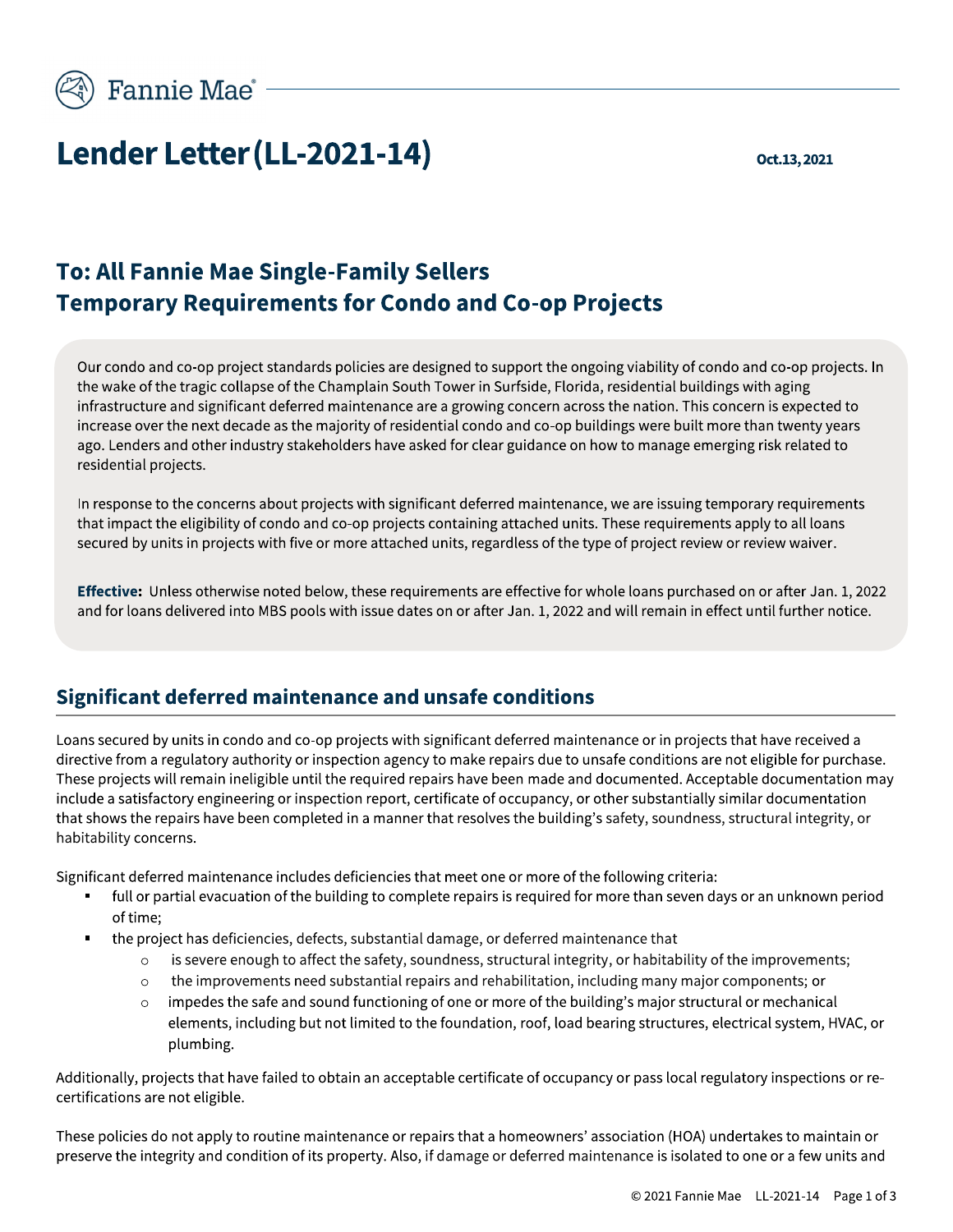

does not affect the overall safety, soundness, structural integrity, or habitability of the improvements then these project eligibility requirements do not apply. Examples of this scenario include water damage to a unit due to a leaky pipe that is isolated or damage from a small fire impacting the interior of a specific unit. However, if the subject property unit is affected, our standard requirements for property condition apply.

# **Special assessments**

Any current or planned special assessment, even if paid in full for the subject unit, must be reviewed to determine acceptability. The lender must document the loan file with the following:

- the reason for the special assessment;
- the total amount assessed and repayment terms;
- documentation to support no negative impact to the financial stability, viability, condition, and marketability of the project; and
- borrower qualification with any outstanding special assessment payment.

The lender is expected to obtain the financial documents necessary to confirm the association has the ability to fund any repairs. If the special assessment is related to safety, soundness, structural integrity, or habitability, all related repairs must be fully completed or the project is not eligible. Additionally, If the lender or appraiser is unable to determine that there is no adverse impact, the project is ineligible.

# **Condo Project Manager "Unavailable" status**

We are changing the status of projects in Condo Project Manager™ (CPM™) to "Unavailable" when we become aware of projects that do not meet these temporary eligibility requirements or that do not meet our standard Selling Guide requirements for project eligibility. Effective immediately, loans secured by units in any project with a CPM status of "Unavailable" are ineligible for purchase, regardless of the project review process used in underwriting the loan. Lenders can check the status of a particular project by accessing CPM. If a lender has documentation to resolve eligibility issues for projects noted as unavailable in CPM, they are encouraged to submit that documentation for consideration using the CPM mailbox: CPM manage@fanniemae.com

### **Reserve requirements**

We are also suspending the Selling Guide flexibility that allows a lender to obtain a reserve study in lieu of the condo project meeting our 10% budget reserve requirement. Reserve studies are an important tool to help HOAs plan for future needs. It is best practice for HOAs to obtain a reserve study, keep it updated, and follow its recommendations for reserves and maintenance schedules. However, projects that budget less than 10% of the HOA's assessment income may be at increased risk for significant deferred maintenance and special assessments. Lenders may submit exception requests to us through the Project Eligibility Review Service (PERS) process for established projects that do not meet our minimal reserve requirements but that have a reserve study demonstrating sufficient reserves. We will not consider such requests for new projects at this time.

# **Project eligibility waivers**

Effective immediately Project Eligibility Waivers (PEWs) will not be issued for significant deferred maintenance, failure to obtain a certificate of occupancy, failure to complete or pass a regulatory inspection, or projects subject to large special assessments as described above. Additionally, all new requests related to PEWs for project insurance policy deficiencies are suspended.

# **Best practices and reminders**

As a best practice, the lender should review the past six months of a project's HOA meeting minutes and obtain information about any maintenance or construction that may have significant safety, soundness, structural integrity, or habitability impacts on the unit or the project. References to items such as improvements, renovations, inadequate reserve funding, budget deficits, and